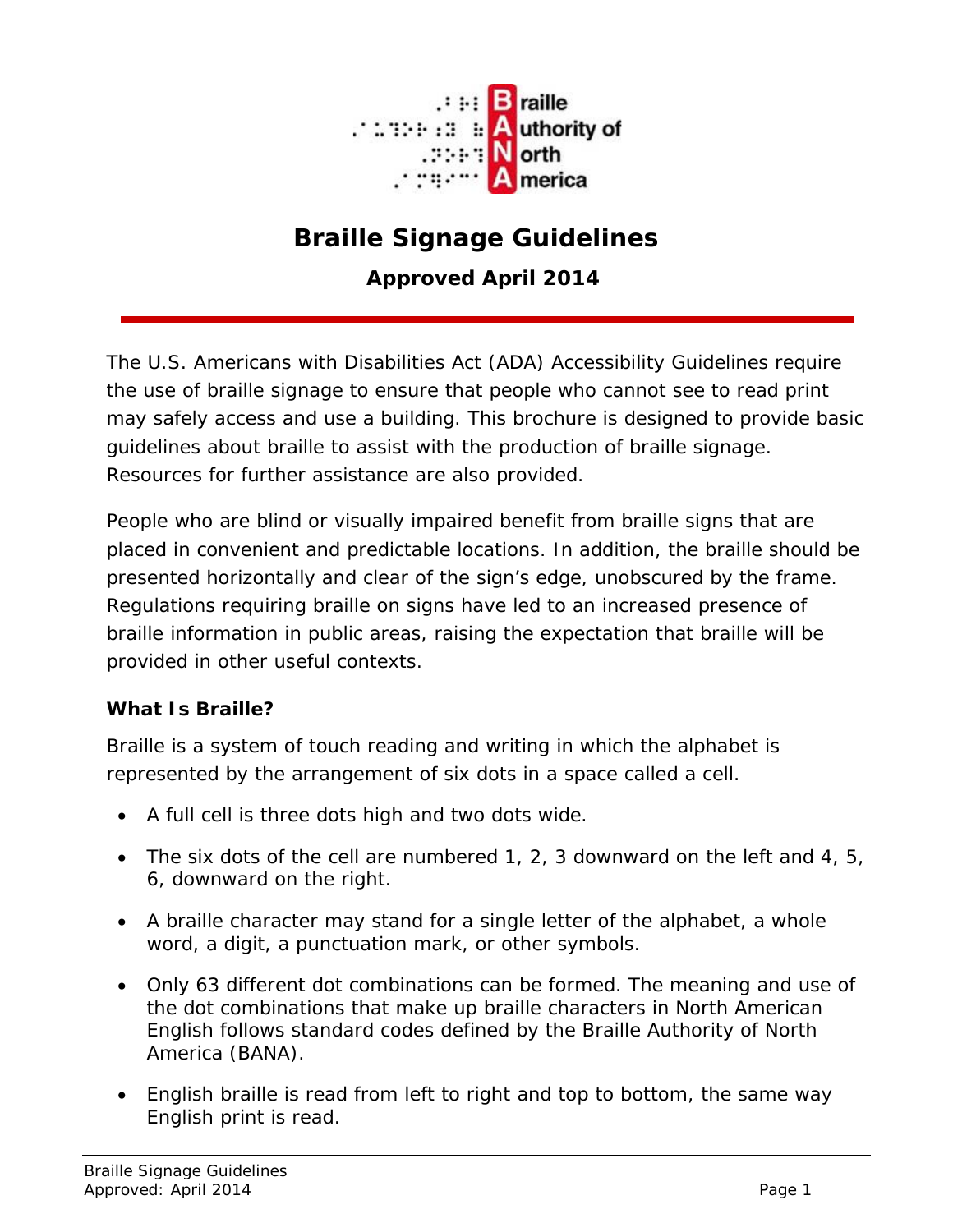• The size of braille characters does not vary. For more information, see the BANA factsheet *Size and Spacing of Braille* at [www.brailleauthority.org/sizespacingofbraille.](http://www.brailleauthority.org/sizespacingofbraille)

| $\cdot$ :<br>$\ddots$ | $\ddot{\cdot}$<br>$\cdot$ $\cdot$ | $\ddot{\cdot}$<br>$\cdot$ $\cdot$ | $\dddot{\bullet}$<br>$\ddots$ | $\ddot{\cdot}$<br>$\cdot$ : | $\ddot{\cdot}$<br>$\cdot$ . | $\ddot{\cdot}$ | $\ddot{\cdot}$ | $\cdot \bullet$<br>$\ddot{\cdot}$ : | $\cdot \bullet$<br>$\ddot{\cdot}$ |
|-----------------------|-----------------------------------|-----------------------------------|-------------------------------|-----------------------------|-----------------------------|----------------|----------------|-------------------------------------|-----------------------------------|
| a                     | $\mathsf b$                       | $\mathbf C$                       | d                             | $\mathbf e$                 |                             | $\overline{g}$ | h              |                                     |                                   |
| $\ddot{\cdot}$        | $\ddot{\cdot}$                    | $\ddot{\cdot}$                    | $\ddot{\ddot{\cdot}}$         | $\ddot{\cdot}$              | $\ddot{\ddot{\cdot}}$       | $\ddot{}}$     | $\ddot{}}$     | $\vdots$                            | $\ddot{\ddot{\cdot}}$             |
| k                     |                                   | m                                 | n                             | $\mathbf O$                 | p                           | q              | r              | ${\sf S}$                           |                                   |
| $\ddot{\cdot}$        | $\vdots$                          | $\cdot \bullet$<br>∺              | $\ddot{\cdot}$                | $\ddot{\ddot{\cdot}}$       | $\ddot{\ddot{\cdot}}$       |                |                |                                     |                                   |
| U                     | V                                 | W                                 | X                             | v                           | Z                           |                |                |                                     |                                   |

## **The Braille Alphabet**

## **Contracted and Uncontracted Braille**

For general text, the current braille code in the U. S. and Canada is Unified English Braille and contracted. (UEB). Text brailled in this code can be contracted or uncontracted.

Uncontracted braille communicates text using one braille character for each letter of the English alphabet, punctuation, or number. Indicators special to braille—such as the capital letter indicator and the numeric indicator—are also used. For example the word "stairs" in uncontracted braille would use one braille character for each letter, as presented below.

#### stairs  $\mathbf{S} \mathbf{S} \mathbf{S} \mathbf{S} \mathbf{S} \mathbf{S} \mathbf{S} \mathbf{S}$

In the example, which uses simulated braille, the heavy dots represent raised dots while the "shadow dots" represent the unused dots in the six-position configuration.

Contracted braille refers to combinations of the alphabet and symbols to represent words that appear frequently in the English language. It is preferred over spelling out words letter by letter and, thus, it is the most commonly used form of English braille.

- English braille has 180 contractions and shortform words.
- In the United States and Canada, contracted braille is routinely used for most books and magazines.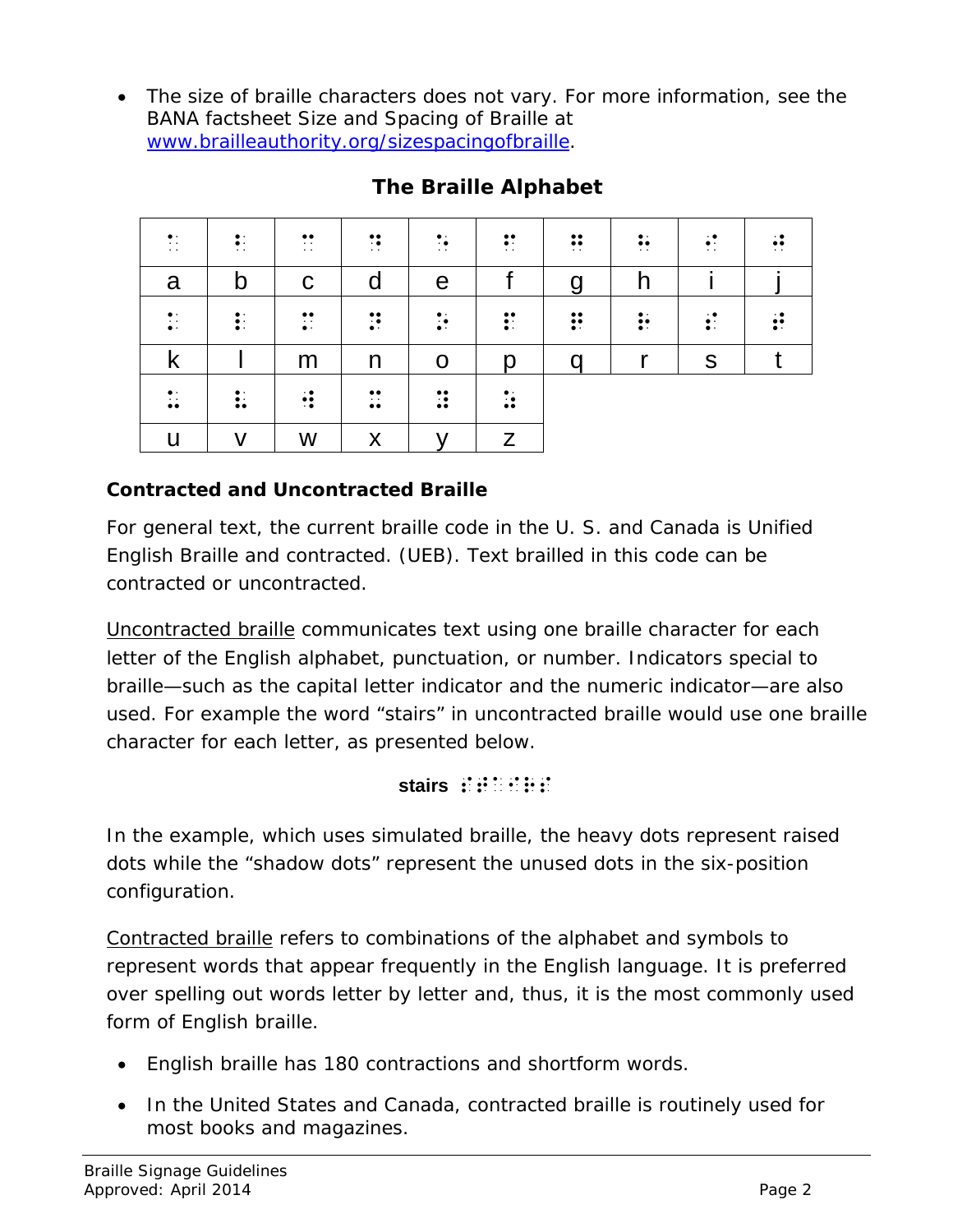• The U.S. Americans with Disabilities Act (ADA) Accessibility Guidelines require the use of contracted braille on signage.

## **Capitalization**

In braille, the first word of sentences, proper nouns and names, individual letters, initials, and/or acronyms are capitalized.

A capital indicator is formed when a single braille dot in the lower right-hand corner (dot 6) of the braille cell is placed before the letters a-z. Capitalization is not required on braille signage.

If all the letters in the word are to be capitalized, a capital word indicator—two single-dot characters in sequence—indicates that all the letters in the following word are capitalized.

To show that three or more words are fully capitalized, place three dot 6 characters before the first word, and place a dot 6 followed by a dot 3 after the last fully capitalized word.

Example: Word with initial cap Pratt Room  $\mathbb{R}$ :  $\mathbb{R}$   $\mathbb{R}$   $\mathbb{R}$   $\mathbb{R}$   $\mathbb{R}$   $\mathbb{R}$   $\mathbb{R}$   $\mathbb{R}$   $\mathbb{R}$   $\mathbb{R}$   $\mathbb{R}$   $\mathbb{R}$   $\mathbb{R}$   $\mathbb{R}$   $\mathbb{R}$   $\mathbb{R}$   $\mathbb{R}$   $\mathbb{R}$   $\mathbb{R}$   $\mathbb{R}$   $\mathbb{R}$   $\mathbb{R}$   $\$ 

Example:Word in all caps NLS Director ,,NLS ,Director

Example: Three or more words in all caps NLS EMPLOYEES ONLY  $\left(0,0,1\right)$  ,  $\left(0,0,1\right)$  ,  $\left(0,0,1\right)$  ,  $\left(0,0,1\right)$  ,  $\left(0,0,1\right)$  ,  $\left(0,0,1\right)$  ,  $\left(0,0,1\right)$  ,  $\left(0,0,1\right)$  ,  $\left(0,0,1\right)$  ,  $\left(0,0,1\right)$  ,  $\left(0,0,1\right)$  ,  $\left(0,0,1\right)$  ,  $\left(0,0,1\$ 

#### **Numbers**

Braille digits 1–0 are formed by placing the numeric indicator, dots 3-4-5-6, before letters a–j.

#### **The Braille Numbers**

| $\cdot \bullet \bullet \cdot$ | $\cdot \bullet \bullet \cdot$  | $\cdot \bullet \bullet \bullet$ | $\cdot \bullet \bullet \bullet$ | $\cdot \bullet \bullet \cdot$      | $\cdot \bullet \bullet \bullet$ | $\cdot \bullet \bullet \bullet$ | $\cdot \bullet \bullet \cdot$   | $\cdot \cdot \cdot \cdot$      | $\cdot \bullet \cdot \bullet$   |
|-------------------------------|--------------------------------|---------------------------------|---------------------------------|------------------------------------|---------------------------------|---------------------------------|---------------------------------|--------------------------------|---------------------------------|
| $\cdot \bullet \cdot \cdot$   | $\cdot \bullet \bullet \cdot$  | $\cdot \bullet \cdot \cdot$     | $\cdot \bullet \cdot \bullet$   | $\cdot \bullet \cdot \bullet$      | $\cdot \bullet \bullet \cdot$   | $\cdot \bullet \bullet \bullet$ | $\cdot \bullet \bullet \bullet$ | $\cdot \bullet \bullet \cdot$  | $\cdot \bullet \bullet \bullet$ |
| $\bullet\bullet\cdots$        | $\bullet\bullet\;\cdot\;\cdot$ | $\bullet\bullet\cdots$          | $\bullet\bullet\;\cdot\;\cdot$  | $\bullet\bullet\;\;\cdot\;\;\cdot$ | $\bullet\bullet\cdots$          | $\bullet\bullet\cdots$          | $\bullet\bullet\;\cdot\;\cdot$  | $\bullet\bullet\;\cdot\;\cdot$ | $\bullet\bullet\;\cdot\;\cdot$  |
|                               |                                |                                 |                                 |                                    |                                 |                                 |                                 |                                |                                 |

• A space, hyphen, and slash all terminate the effect of a numeric indicator.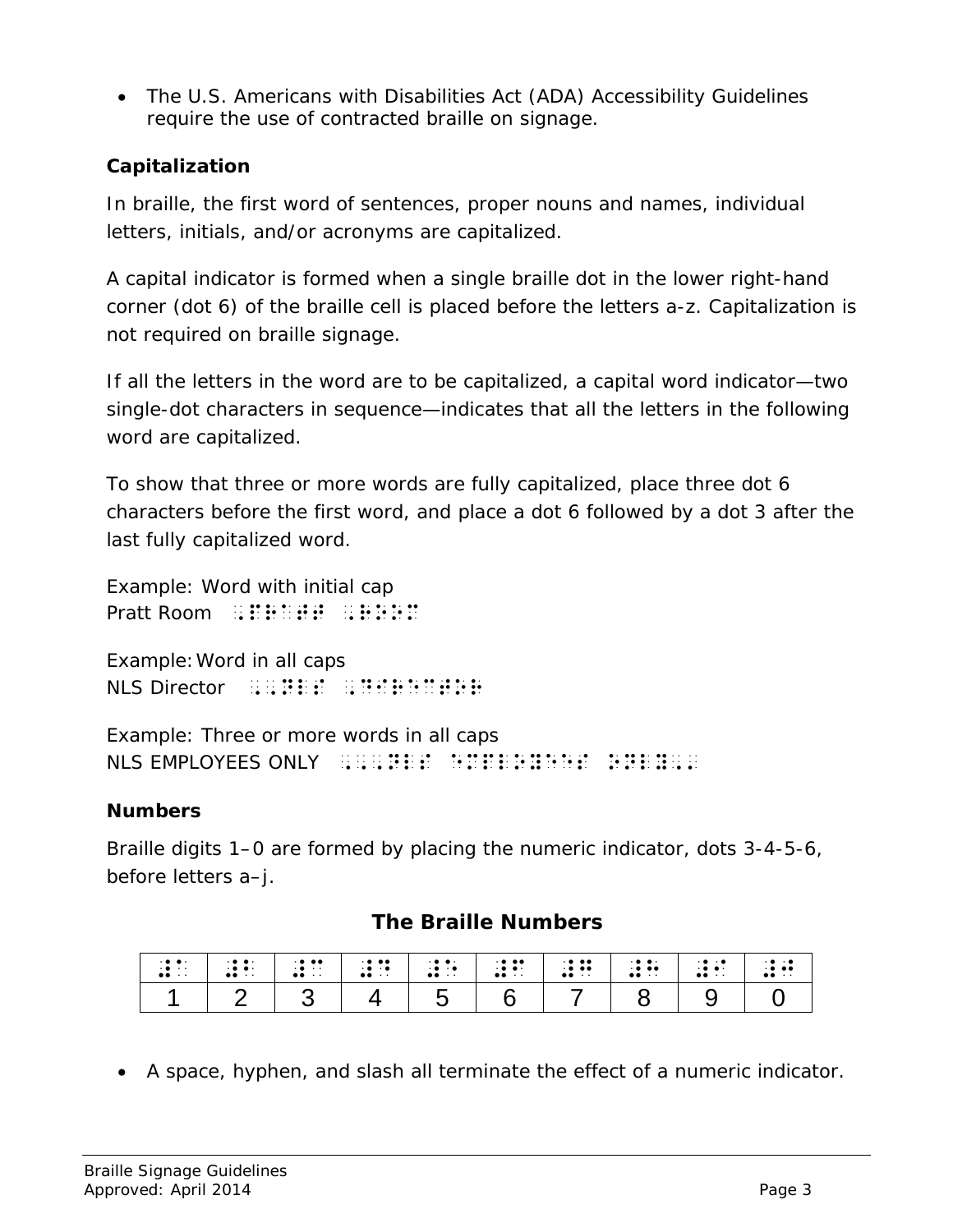- When numbers are followed by lowercase letters a–j without a space, a grade 1 indicator (dots 5–6) is required to indicate the change from numbers to letters.
- The grade 1 indicator is not required when the first letter after the number is letter k–z.

In the example below, the number 3 is shown preceded by the numeric indicator, and the individual letter "B" is preceded by the grade 1 indicator and the capital indicator.

staircase 3b /aircase #C;b

### **Punctuation marks**

Punctuation marks that frequently appear in signage are listed below.

- Period  $\cdot$ :
- Comma  $\pm$
- $\bullet$  Hyphen  $\ddots$

## **Common Punctuation Marks**

| $\sim$ $\sim$<br>$\ddot{\phantom{a}}$ | $\cdot$ .<br>$\bullet$ . | $\cdot$ .<br>$\bullet\bullet$<br>$\cdot$ $\cdot$ | $\cdot$ .<br>$\bullet\bullet$<br>$\cdot$ . | $\cdots$<br>$\bullet\bullet$<br>$\bullet\cdot$ | $\cdots$ .<br>$\bullet$ .<br>$\cdots$ . $\cdots$ | $\cdots$<br>$\cdot \bullet \cdot \bullet$ | $\sim$ $\sim$ $\sim$ $\sim$<br>$\bullet$ .<br>$\bullet\bullet$ | .<br>$\bullet$ $\bullet$ | $\cdot$ .<br>$\bullet$ .<br> | $\cdot$ $\cdot$<br>$\cdot \bullet$<br>$\bullet\bullet$ | $\cdot$ .<br>$\cdots$<br>$\bullet$ . | $\cdot$ $\cdot$<br>. . |
|---------------------------------------|--------------------------|--------------------------------------------------|--------------------------------------------|------------------------------------------------|--------------------------------------------------|-------------------------------------------|----------------------------------------------------------------|--------------------------|------------------------------|--------------------------------------------------------|--------------------------------------|------------------------|
|                                       |                          |                                                  |                                            |                                                |                                                  |                                           |                                                                |                          |                              |                                                        |                                      |                        |

#### **The Braille Dot Profile**

For comfort and ease of reading, the braille dot profile is ideally rounded and free of sharp edges, burrs, and rough spots.

The measurement range is shown as minimum in inches to maximum in inches:

- Dot base diameter: 0.059 (1.5 mm) to 0.063 (1.6 mm)
- Distance between two dots in the same cell<sup>[1](#page-3-0)</sup>:  $0.090$  (2.3 mm) to 0.100 (2.5 mm)

l

<span id="page-3-0"></span><sup>&</sup>lt;sup>1</sup> Measured center to center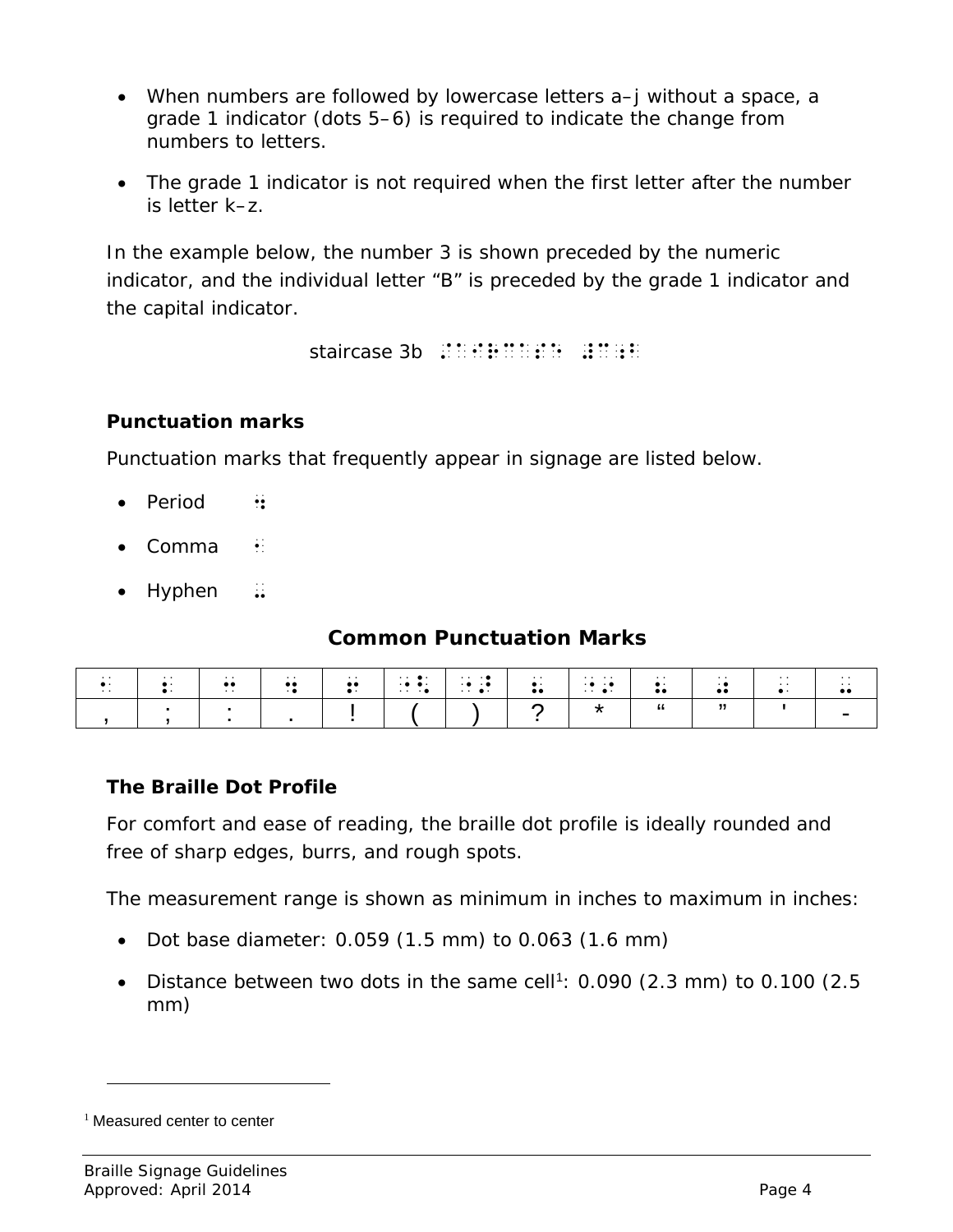- Distance between corresponding dots in adjacent cells<sup>[2](#page-4-0)</sup>:  $0.241$  (6.1 mm) to 0.300 (7.6 mm)
- Dot height: 0.025 (0.6 mm) to 0.037 (0.9 mm)
- Distance between corresponding dots from one cell directly below<sup>[3](#page-4-1)</sup>: 0.395 (10 mm) to 0.400 (10.2 mm)

Braille shall be positioned below the corresponding text. If text is multi-lined, braille shall be placed below the entire text. Braille shall be separated 3/8 inch (9.5 mm) minimum from any other tactile characters and 3/8 inch (9.5 mm) minimum from raised borders and decorative elements.

Exception: Braille provided on elevator car controls shall be separated 3/16 inch (4.8 mm) minimum and shall be located either directly below or adjacent to the corresponding raised characters or symbols.

## **Foreign Language Code**

When transcribing foreign languages, consideration must be given to the country of origin. The code for transcribing any language, including English, depends on the prevailing language and the country in which the document is written. For example, Spanish braille is somewhat different when it is written in the United States, Mexico, England, or Spain. Commercial braille translation software is available for the proper generation of braille in a wide variety of languages and contexts.

## **Braille Translation and Proofreading**

Good braille copy for signs can be produced with commercial translation software that generates braille text and a suitable font that controls dot sizing and spacing. Although errors are infrequent when using such software, complete accuracy in every circumstance cannot be guaranteed. Therefore, braille copy should be proofread by qualified persons who know braille codes, and final sizing and spacing should be checked. Specialized braille-production services have the capacity to produce final braille copy.

l

<span id="page-4-1"></span><span id="page-4-0"></span><sup>2</sup> Ibid <sup>3</sup> Ibid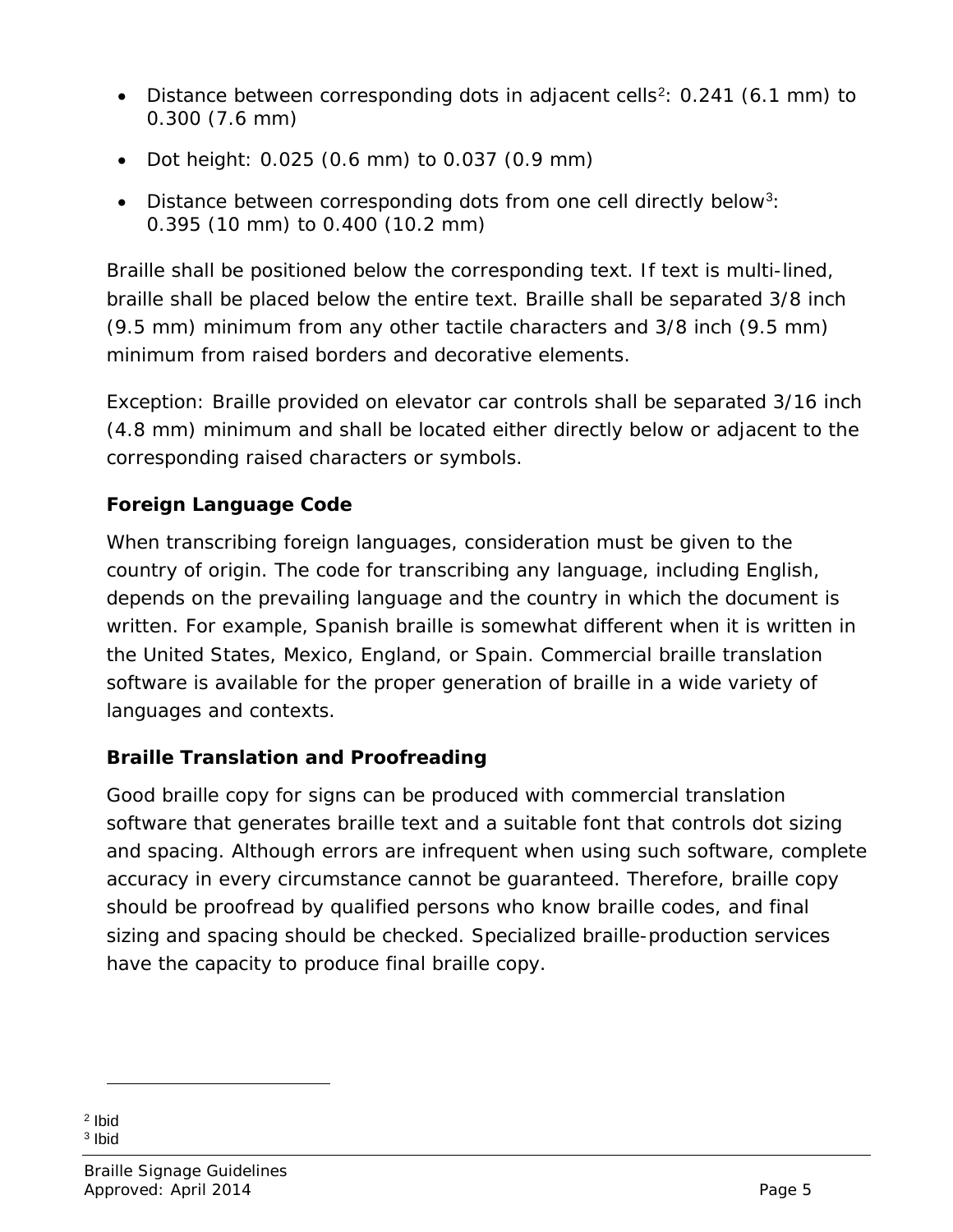#### **Resources**

American Council of the Blind 2200 Wilson Blvd., Suite 650 Arlington, VA 22201 (202)467-5081, 800-424-8666 Fax: (703) 465-5085 [www.acb.org](http://www.acb.org/)

American Foundation for the Blind Information Center 2 Penn Plaza, Suite 1102 New York, NY 10121 (212)502-5658, 800-232-5463 Fax: (646) 478-9555 [www.afb.org](http://www.afb.org/)

Braille Authority of North America [www.brailleauthority.org](http://www.brailleauthority.org/)

CNIB (Canadian National Institute for the Blind) National Coordinator, Braille Production 1929 Bayview Avenue Toronto ON M4G 3E8 Canada [www.cnib.ca](http://www.cnib.ca/)

Library of Congress National Library Service for the Blind and Physically Handicapped 1291 Taylor Street, NW Washington, DC 20542 (202) 707-5100, 800-424-8567 [www.loc.gov/nls](http://www.loc.gov/nls)